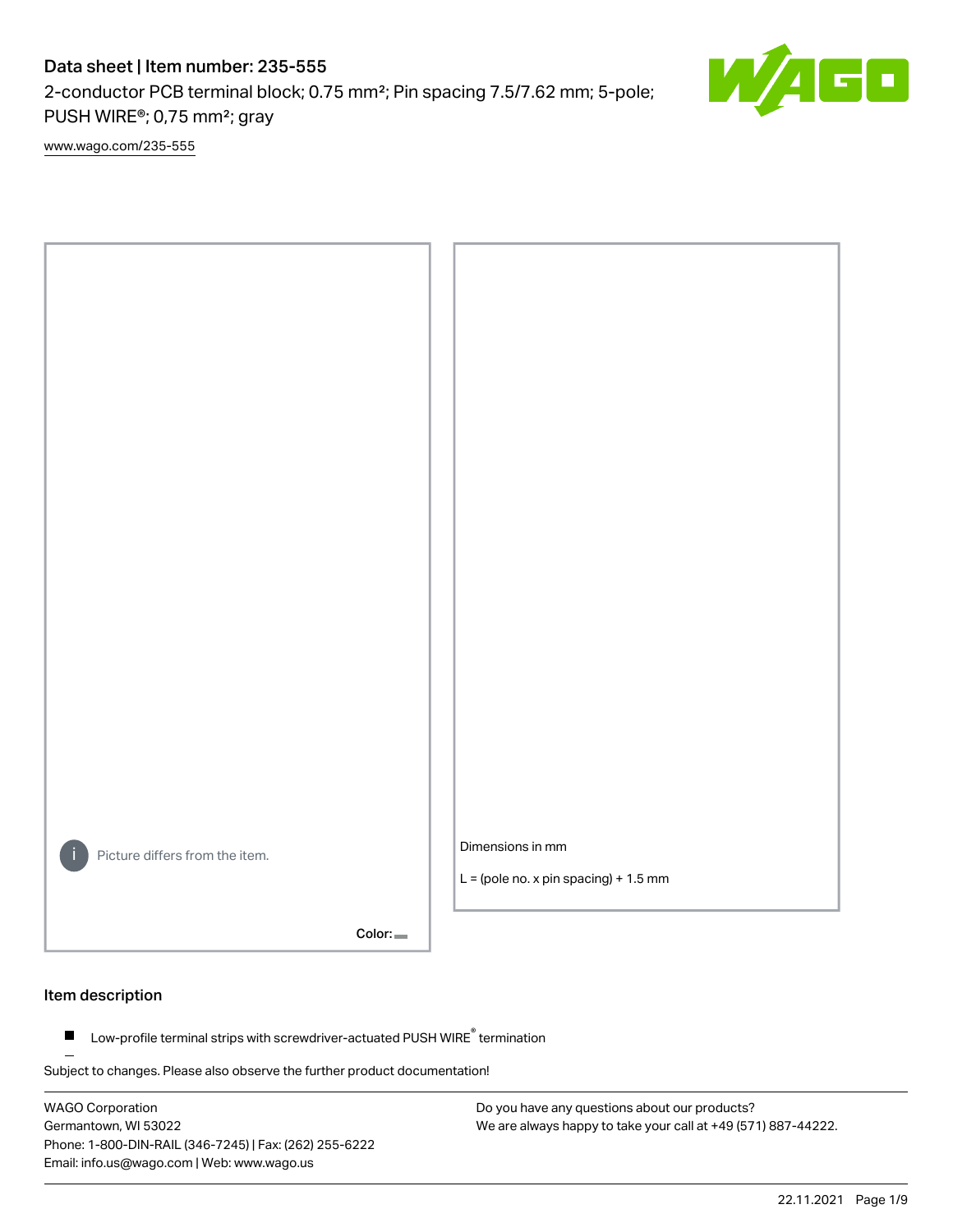[www.wago.com/235-555](http://www.wago.com/235-555)



- Double-conductor connection for supply and distribution of signals ideal for standard, single-conductor signal lines suitable for push-in termination
- $\blacksquare$ Double solder pins for high mechanical stability
- $\blacksquare$ Combines with all 235 Series modular terminal blocks
- П Set to metric or inch pin spacing by compressing terminal strips together or pulling them apart
- $\blacksquare$ Conductor removal via screwdriver (2.5mm x 0.4mm)
- $\blacksquare$ Also available with test slot

#### Data Notes

|  | ۰.<br>w<br>v | ×<br>۰. | I<br>.,<br>۰. | ×<br>۰. |  |
|--|--------------|---------|---------------|---------|--|
|  |              |         |               |         |  |
|  |              |         |               |         |  |
|  |              |         |               |         |  |

| Variants: | Other pole numbers                                               |
|-----------|------------------------------------------------------------------|
|           | Other colors                                                     |
|           | Mixed-color PCB connector strips                                 |
|           | Direct marking                                                   |
|           | Other versions (or variants) can be requested from WAGO Sales or |
|           | configured at https://configurator.wago.com/                     |

# Electrical data

## IEC Approvals

| Ratings per                 | IEC/EN 60664-1                                                        |
|-----------------------------|-----------------------------------------------------------------------|
| Rated voltage (III / 3)     | 400 V                                                                 |
| Rated surge voltage (III/3) | 6 <sub>k</sub> V                                                      |
| Rated voltage (III/2)       | 630 V                                                                 |
| Rated surge voltage (III/2) | 6 <sub>k</sub> V                                                      |
| Nominal voltage (II/2)      | 1000 V                                                                |
| Rated surge voltage (II/2)  | 6 <sub>k</sub> V                                                      |
| Rated current               | 10A                                                                   |
| Legend (ratings)            | $(III / 2)$ $\triangle$ Overvoltage category III / Pollution degree 2 |

## UL Approvals

| Approvals per                  | UL 1059 |
|--------------------------------|---------|
| Rated voltage UL (Use Group B) | 300 V   |
| Rated current UL (Use Group B) | 10 A    |
| Rated voltage UL (Use Group D) | 300 V   |
| Rated current UL (Use Group D) | 10A     |

Subject to changes. Please also observe the further product documentation!

WAGO Corporation Germantown, WI 53022 Phone: 1-800-DIN-RAIL (346-7245) | Fax: (262) 255-6222 Email: info.us@wago.com | Web: www.wago.us Do you have any questions about our products? We are always happy to take your call at +49 (571) 887-44222.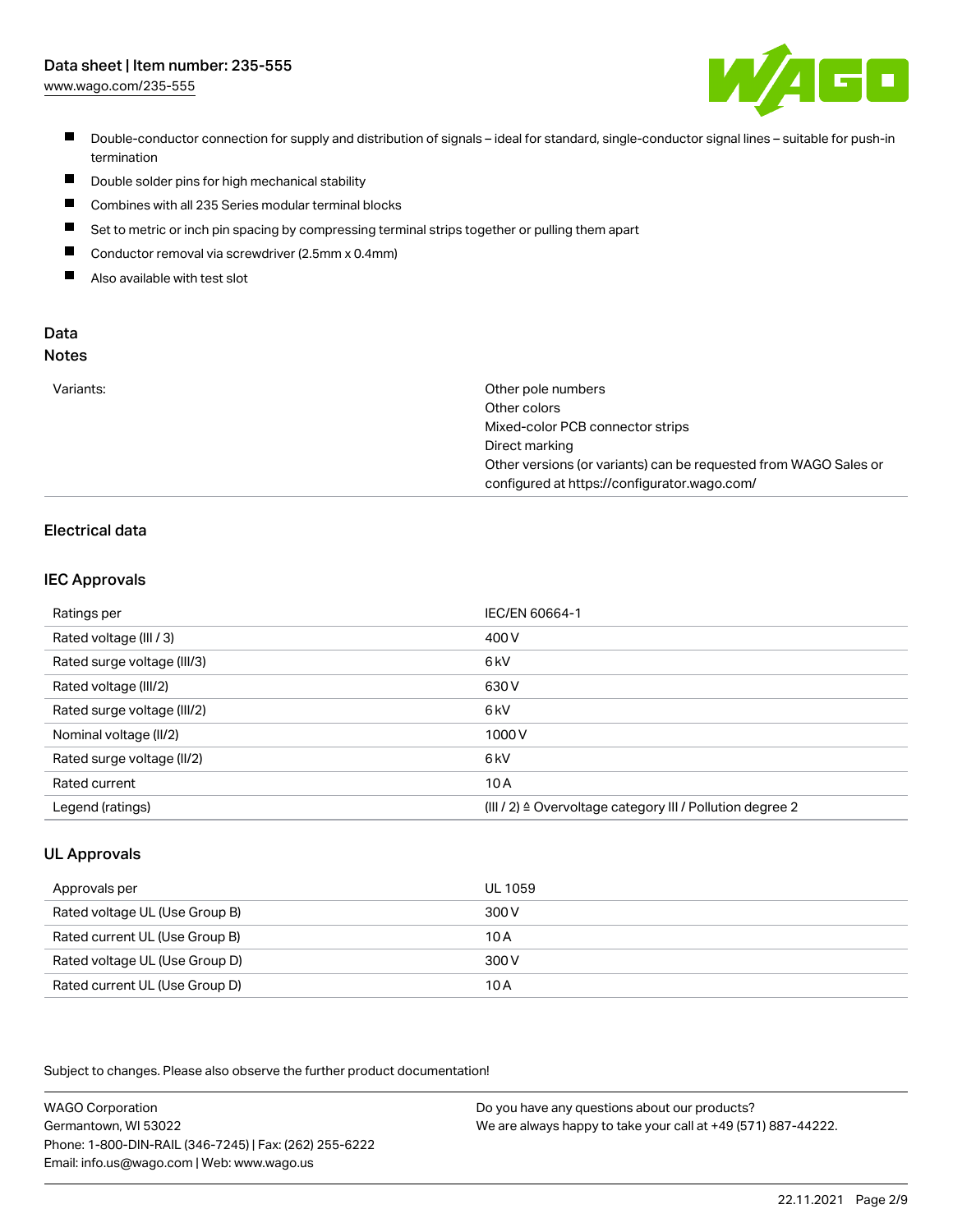

## CSA Approvals

| Approvals per                   | CSA   |
|---------------------------------|-------|
| Rated voltage CSA (Use Group B) | 300 V |
| Rated current CSA (Use Group B) | 10 A  |

### Connection data

| Total number of connection points | 10 |
|-----------------------------------|----|
| Total number of potentials        | G  |
| Number of connection types        |    |
| Number of levels                  |    |

# Connection 1

| Connection technology                             | PUSH WIRE                               |
|---------------------------------------------------|-----------------------------------------|
| Actuation type                                    | Operating tool                          |
| Solid conductor                                   | $0.250.75$ mm <sup>2</sup> / 24  18 AWG |
| Fine-stranded conductor; with uninsulated ferrule | $0.250.34$ mm <sup>2</sup>              |
| Strip length                                      | $910$ mm / 0.35  0.39 inch              |
| Conductor connection direction to PCB             | 0°                                      |
| Number of poles                                   | 5                                       |

# Physical data

| Pin spacing                          | 7.5/7.62 mm / 0.295/0.3 inch |
|--------------------------------------|------------------------------|
| Width                                | 39 mm / 1.535 inch           |
| Height                               | 12.8 mm / 0.504 inch         |
| Height from the surface              | 9.2 mm / 0.362 inch          |
| Depth                                | 12.5 mm / 0.492 inch         |
| Solder pin length                    | 3.6 <sub>mm</sub>            |
| Solder pin dimensions                | $0.8 \times 0.4$ mm          |
| Drilled hole diameter with tolerance | $1^{(+0.1)}$ mm              |

# PCB contact

| PCB Contact                         | TH .                                     |
|-------------------------------------|------------------------------------------|
| Solder pin arrangement              | over the entire terminal strip (in-line) |
| Number of solder pins per potential |                                          |

Subject to changes. Please also observe the further product documentation!

| <b>WAGO Corporation</b>                                | Do you have any questions about our products?                 |
|--------------------------------------------------------|---------------------------------------------------------------|
| Germantown, WI 53022                                   | We are always happy to take your call at +49 (571) 887-44222. |
| Phone: 1-800-DIN-RAIL (346-7245)   Fax: (262) 255-6222 |                                                               |
| Email: info.us@wago.com   Web: www.wago.us             |                                                               |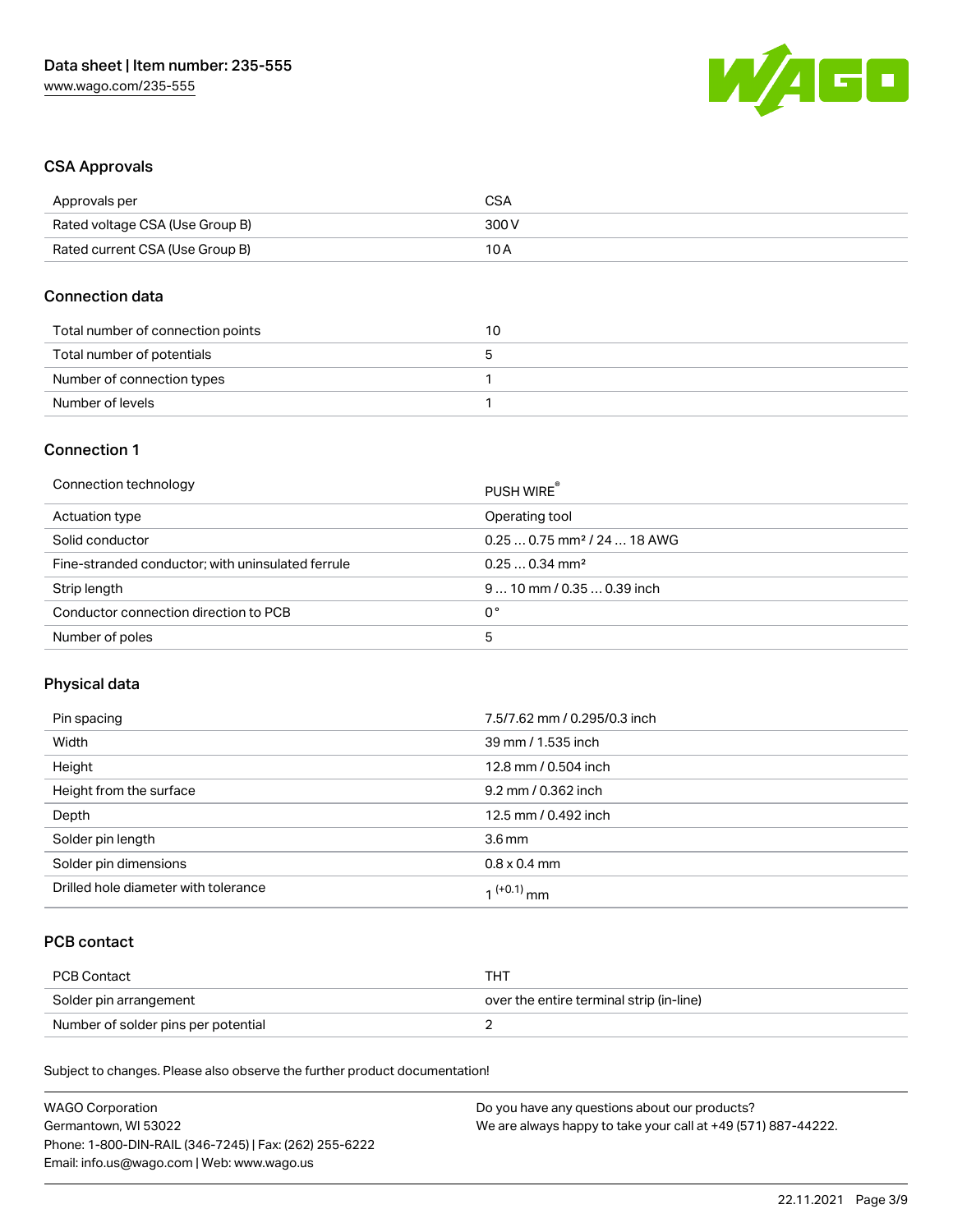

## Material data

| Color                       | gray                                    |
|-----------------------------|-----------------------------------------|
| Material group              |                                         |
| Insulation material         | Polyamide (PA66)                        |
| Flammability class per UL94 | V <sub>0</sub>                          |
| Clamping spring material    | Chrome nickel spring steel (CrNi)       |
| Contact material            | Electrolytic copper ( $E_{\text{Cu}}$ ) |
| Contact plating             | tin-plated                              |
| Fire load                   | 0.079 MJ                                |
| Weight                      | 4.2 <sub>g</sub>                        |

#### Environmental requirements

| Limit temperature range | +105 $^{\circ}$ C<br>. - 60. - |  |
|-------------------------|--------------------------------|--|
|-------------------------|--------------------------------|--|

## Commercial data

| <b>Product Group</b>  | 4 (Printed Circuit) |
|-----------------------|---------------------|
| PU (SPU)              | 120 (30) Stück      |
| Packaging type        | box                 |
| Country of origin     | <b>CH</b>           |
| <b>GTIN</b>           | 4044918831437       |
| Customs tariff number | 85369010000         |

## Approvals / Certificates

#### Country specific Approvals

|                                        |                                 | Certificate               |
|----------------------------------------|---------------------------------|---------------------------|
| Approval                               | <b>Additional Approval Text</b> | name                      |
| <b>CCA</b><br>DEKRA Certification B.V. | EN 60947                        | NTR NL-<br>7144           |
| <b>CCA</b><br>DEKRA Certification B.V. | EN 60947                        | 2149549.02                |
| <b>CCA</b><br>DEKRA Certification B.V. | EN 60998                        | NTR <sub>NL</sub><br>6919 |
|                                        | $\sqrt{\text{EMA}}$             |                           |

Subject to changes. Please also observe the further product documentation!

WAGO Corporation Germantown, WI 53022 Phone: 1-800-DIN-RAIL (346-7245) | Fax: (262) 255-6222 Email: info.us@wago.com | Web: www.wago.us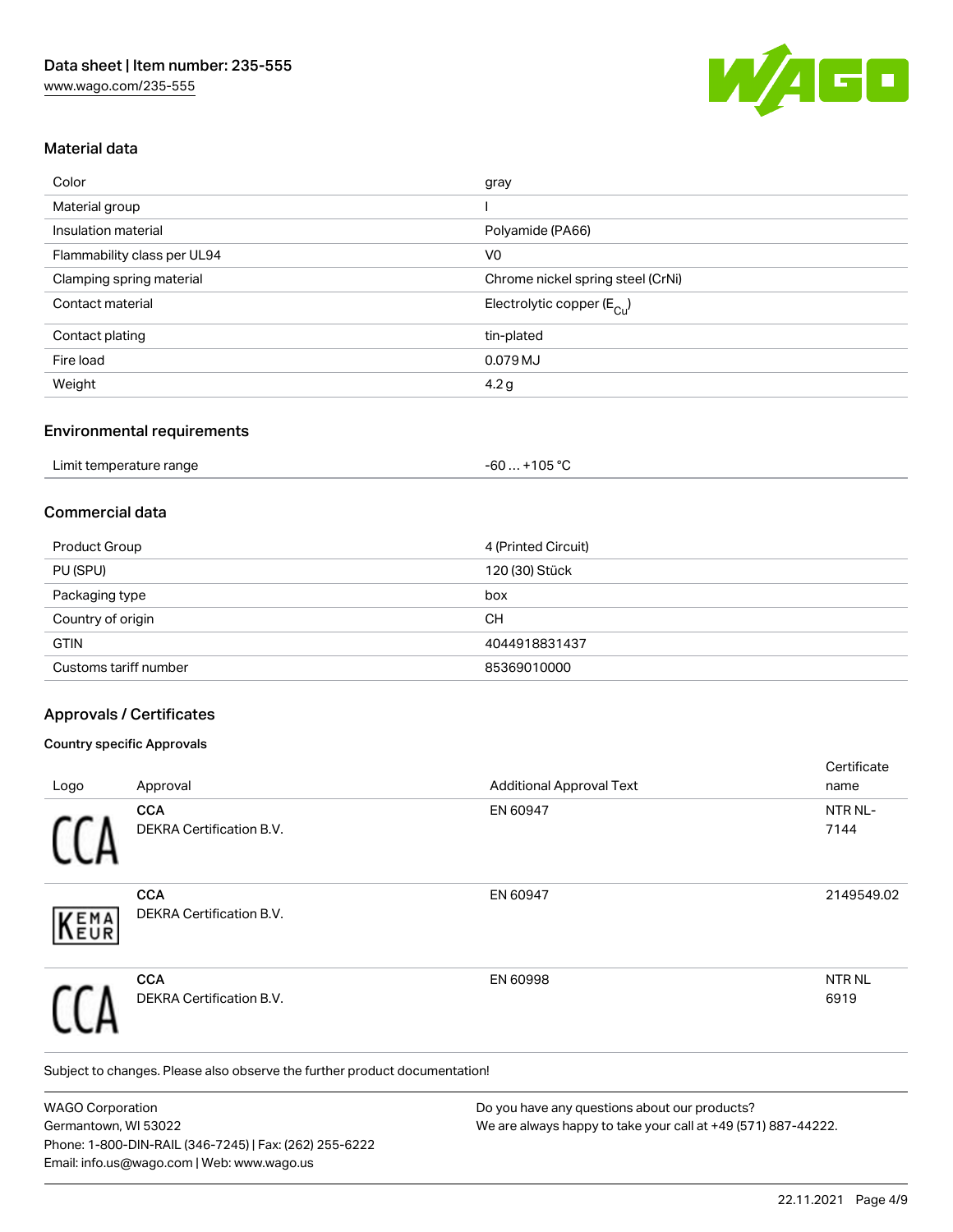

| <b>CCA</b> | <b>CCA</b><br>DEKRA Certification B.V.              | EN 60947-7-4 | NTR NL-<br>7774 |
|------------|-----------------------------------------------------|--------------|-----------------|
| /VDE       | <b>VDE</b><br>VDE Prüf- und Zertifizierungsinstitut | EN 60947     | 40029328        |

#### Ship Approvals

| Logo | Approval                                                | <b>Additional Approval Text</b> | Certificate<br>name               |
|------|---------------------------------------------------------|---------------------------------|-----------------------------------|
| ABS  | <b>ABS</b><br>American Bureau of Shipping               |                                 | $19-$<br>HG1869876-<br><b>PDA</b> |
|      | <b>DNV GL</b><br>Det Norske Veritas, Germanischer Lloyd | $\overline{\phantom{0}}$        | TAE000016Z                        |

#### UL-Approvals

| Logo | Approval                            | <b>Additional Approval Text</b> | Certificate<br>name |
|------|-------------------------------------|---------------------------------|---------------------|
| J    | UL<br>UL International Germany GmbH | $\overline{\phantom{0}}$        | E45172              |

# Optional accessories

| errules |  |
|---------|--|

| Ferrule |                                                                                                   |                      |
|---------|---------------------------------------------------------------------------------------------------|----------------------|
|         | Item no.: 216-101                                                                                 |                      |
|         | Ferrule; Sleeve for 0.5 mm <sup>2</sup> / AWG 22; uninsulated; electro-tin plated; silver-colored | www.wago.com/216-101 |
|         | Item no.: 216-104                                                                                 |                      |
|         | Ferrule; Sleeve for 1.5 mm <sup>2</sup> / AWG 16; uninsulated; electro-tin plated; silver-colored | www.wago.com/216-104 |
|         | Item no.: 216-106                                                                                 |                      |
|         | Ferrule; Sleeve for 2.5 mm <sup>2</sup> / AWG 14; uninsulated; electro-tin plated; silver-colored | www.wago.com/216-106 |
|         | Item no.: 216-107                                                                                 |                      |
|         | Ferrule; Sleeve for 4 mm <sup>2</sup> / AWG 12; uninsulated; electro-tin plated                   | www.wago.com/216-107 |
|         | Item no.: 216-108                                                                                 |                      |
|         | Ferrule; Sleeve for 6 mm <sup>2</sup> / AWG 10; uninsulated; electro-tin plated; silver-colored   | www.wago.com/216-108 |

Subject to changes. Please also observe the further product documentation!

| <b>WAGO Corporation</b>                                | Do you have any questions about our products?                 |
|--------------------------------------------------------|---------------------------------------------------------------|
| Germantown, WI 53022                                   | We are always happy to take your call at +49 (571) 887-44222. |
| Phone: 1-800-DIN-RAIL (346-7245)   Fax: (262) 255-6222 |                                                               |
| Email: info.us@wago.com   Web: www.wago.us             |                                                               |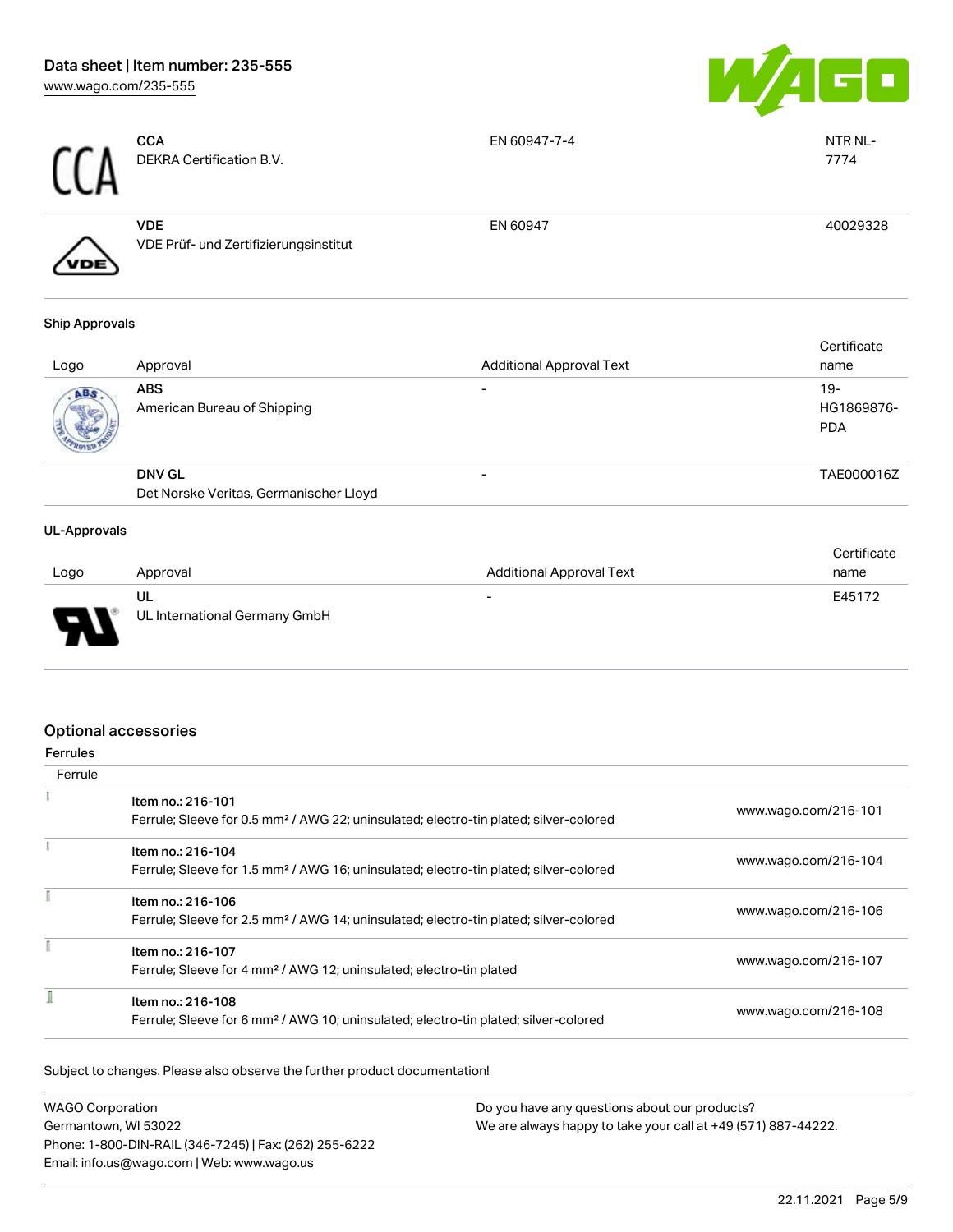[www.wago.com/235-555](http://www.wago.com/235-555)



|    | Item no.: 216-109<br>Ferrule; Sleeve for 10 mm <sup>2</sup> / AWG 8; uninsulated; electro-tin plated                                                                               | www.wago.com/216-109 |
|----|------------------------------------------------------------------------------------------------------------------------------------------------------------------------------------|----------------------|
|    | Item no.: 216-102<br>Ferrule; Sleeve for 0.75 mm <sup>2</sup> / AWG 20; uninsulated; electro-tin plated; silver-colored                                                            | www.wago.com/216-102 |
|    | Item no.: 216-103<br>Ferrule; Sleeve for 1 mm <sup>2</sup> / AWG 18; uninsulated; electro-tin plated                                                                               | www.wago.com/216-103 |
| Π  | Item no.: 216-110<br>Ferrule; Sleeve for 16 mm <sup>2</sup> / AWG 6; uninsulated; electro-tin plated; metallic brown                                                               | www.wago.com/216-110 |
|    | Item no.: 216-123<br>Ferrule; Sleeve for 1 mm <sup>2</sup> / AWG 18; uninsulated; electro-tin plated; silver-colored                                                               | www.wago.com/216-123 |
|    | Item no.: 216-122<br>Ferrule; Sleeve for 0.75 mm <sup>2</sup> / AWG 20; uninsulated; electro-tin plated; silver-colored                                                            | www.wago.com/216-122 |
| I. | Item no.: 216-124<br>Ferrule; Sleeve for 1.5 mm <sup>2</sup> / AWG 16; uninsulated; electro-tin plated                                                                             | www.wago.com/216-124 |
|    | Item no.: 216-142<br>Ferrule; Sleeve for 0.75 mm <sup>2</sup> / 18 AWG; uninsulated; electro-tin plated; electrolytic copper; gastight<br>crimped; acc. to DIN 46228, Part 1/08.92 | www.wago.com/216-142 |
|    | Item no.: 216-132<br>Ferrule; Sleeve for 0.34 mm <sup>2</sup> / AWG 24; uninsulated; electro-tin plated                                                                            | www.wago.com/216-132 |
| ī. | Item no.: 216-121<br>Ferrule; Sleeve for 0.5 mm <sup>2</sup> / AWG 22; uninsulated; electro-tin plated; silver-colored                                                             | www.wago.com/216-121 |
|    | Item no.: 216-143<br>Ferrule; Sleeve for 1 mm <sup>2</sup> / AWG 18; uninsulated; electro-tin plated; electrolytic copper; gastight<br>crimped; acc. to DIN 46228, Part 1/08.92    | www.wago.com/216-143 |
|    | Item no.: 216-131<br>Ferrule; Sleeve for 0.25 mm <sup>2</sup> / AWG 24; uninsulated; electro-tin plated; silver-colored                                                            | www.wago.com/216-131 |
|    | Item no.: 216-141<br>Ferrule; Sleeve for 0.5 mm <sup>2</sup> / 20 AWG; uninsulated; electro-tin plated; electrolytic copper; gastight<br>crimped; acc. to DIN 46228, Part 1/08.92  | www.wago.com/216-141 |
|    | Item no.: 216-152<br>Ferrule; Sleeve for 0.34 mm <sup>2</sup> / AWG 24; uninsulated; electro-tin plated                                                                            | www.wago.com/216-152 |
|    | Item no.: 216-203<br>Ferrule; Sleeve for 1 mm <sup>2</sup> / AWG 18; insulated; electro-tin plated; red                                                                            | www.wago.com/216-203 |
| Ä  | Item no.: 216-206<br>Ferrule; Sleeve for 2.5 mm <sup>2</sup> / AWG 14; insulated; electro-tin plated; blue                                                                         | www.wago.com/216-206 |
|    | Item no.: 216-207<br>Ferrule; Sleeve for 4 mm <sup>2</sup> / AWG 12; insulated; electro-tin plated; gray                                                                           | www.wago.com/216-207 |
|    | Item no.: 216-202<br>Ferrule; Sleeve for 0.75 mm <sup>2</sup> / 18 AWG; insulated; electro-tin plated; gray                                                                        | www.wago.com/216-202 |

WAGO Corporation Germantown, WI 53022 Phone: 1-800-DIN-RAIL (346-7245) | Fax: (262) 255-6222 Email: info.us@wago.com | Web: www.wago.us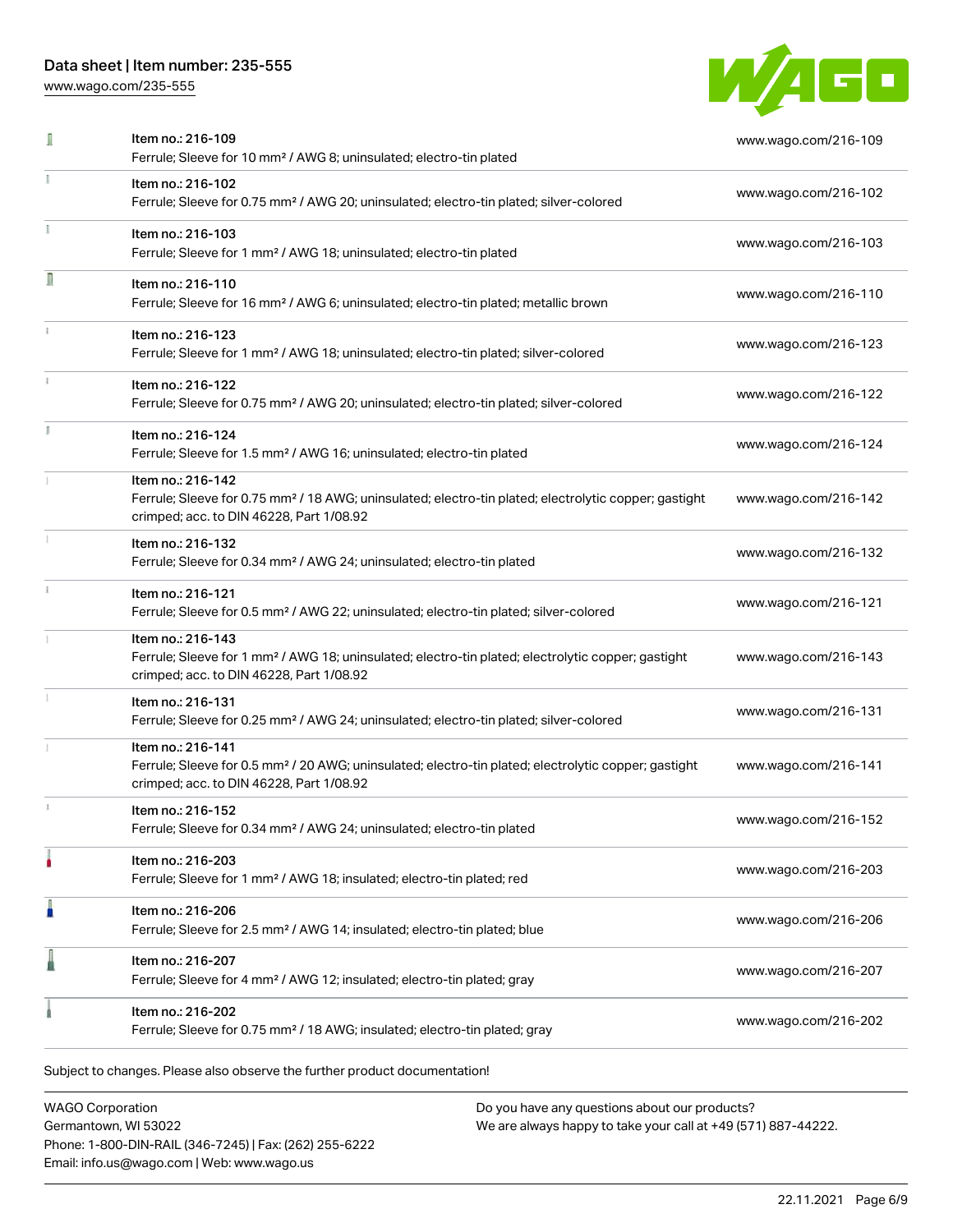[www.wago.com/235-555](http://www.wago.com/235-555)



|   | Item no.: 216-151<br>Ferrule; Sleeve for 0.25 mm <sup>2</sup> / AWG 24; uninsulated; electro-tin plated                                                                                                    | www.wago.com/216-151 |
|---|------------------------------------------------------------------------------------------------------------------------------------------------------------------------------------------------------------|----------------------|
| Â | Item no.: 216-204<br>Ferrule; Sleeve for 1.5 mm <sup>2</sup> / AWG 16; insulated; electro-tin plated; black                                                                                                | www.wago.com/216-204 |
|   | Item no.: 216-209<br>Ferrule; Sleeve for 10 mm <sup>2</sup> / AWG 8; insulated; electro-tin plated; red                                                                                                    | www.wago.com/216-209 |
|   | Item no.: 216-205<br>Ferrule; Sleeve for 2.08 mm <sup>2</sup> / AWG 14; insulated; electro-tin plated; yellow                                                                                              | www.wago.com/216-205 |
|   | Item no.: 216-144<br>Ferrule; Sleeve for 1.5 mm <sup>2</sup> / AWG 16; uninsulated; electro-tin plated; electrolytic copper; gastight<br>crimped; acc. to DIN 46228, Part 1/08.92; silver-colored          | www.wago.com/216-144 |
|   | Item no.: 216-208<br>Ferrule; Sleeve for 6 mm <sup>2</sup> / AWG 10; insulated; electro-tin plated; electrolytic copper; gastight crimped; www.wago.com/216-208<br>acc. to DIN 46228, Part 4/09.90; yellow |                      |
|   | Item no.: 216-201<br>Ferrule; Sleeve for 0.5 mm <sup>2</sup> / 20 AWG; insulated; electro-tin plated; white                                                                                                | www.wago.com/216-201 |
|   | Item no.: 216-223<br>Ferrule; Sleeve for 1 mm <sup>2</sup> / AWG 18; insulated; electro-tin plated; red                                                                                                    | www.wago.com/216-223 |
|   | Item no.: 216-210<br>Ferrule; Sleeve for 16 mm <sup>2</sup> / AWG 6; insulated; electro-tin plated; electrolytic copper; gastight crimped; www.wago.com/216-210<br>acc. to DIN 46228, Part 4/09.90; blue   |                      |
|   | Item no.: 216-241<br>Ferrule; Sleeve for 0.5 mm <sup>2</sup> / 20 AWG; insulated; electro-tin plated; electrolytic copper; gastight<br>crimped; acc. to DIN 46228, Part 4/09.90; white                     | www.wago.com/216-241 |
|   | Item no.: 216-242<br>Ferrule; Sleeve for 0.75 mm <sup>2</sup> / 18 AWG; insulated; electro-tin plated; electrolytic copper; gastight<br>crimped; acc. to DIN 46228, Part 4/09.90; gray                     | www.wago.com/216-242 |
|   | Item no.: 216-222<br>Ferrule; Sleeve for 0.75 mm <sup>2</sup> / 18 AWG; insulated; electro-tin plated; gray                                                                                                | www.wago.com/216-222 |
|   | Item no.: 216-221<br>Ferrule; Sleeve for 0.5 mm <sup>2</sup> / 20 AWG; insulated; electro-tin plated; white                                                                                                | www.wago.com/216-221 |
|   | Item no.: 216-224<br>Ferrule; Sleeve for 1.5 mm <sup>2</sup> / AWG 16; insulated; electro-tin plated; black                                                                                                | www.wago.com/216-224 |
|   | Item no.: 216-243<br>Ferrule; Sleeve for 1 mm <sup>2</sup> / AWG 18; insulated; electro-tin plated; electrolytic copper; gastight crimped; www.wago.com/216-243<br>acc. to DIN 46228, Part 4/09.90; red    |                      |
| Â | Item no.: 216-244<br>Ferrule; Sleeve for 1.5 mm <sup>2</sup> / AWG 16; insulated; electro-tin plated; electrolytic copper; gastight<br>crimped; acc. to DIN 46228, Part 4/09.90; black                     | www.wago.com/216-244 |
|   | Item no.: 216-263<br>Ferrule; Sleeve for 1 mm <sup>2</sup> / AWG 18; insulated; electro-tin plated; electrolytic copper; gastight crimped; www.wago.com/216-263<br>acc. to DIN 46228, Part 4/09.90; red    |                      |

Subject to changes. Please also observe the further product documentation!

| <b>WAGO Corporation</b>                                |
|--------------------------------------------------------|
| Germantown, WI 53022                                   |
| Phone: 1-800-DIN-RAIL (346-7245)   Fax: (262) 255-6222 |
| Email: info.us@wago.com   Web: www.wago.us             |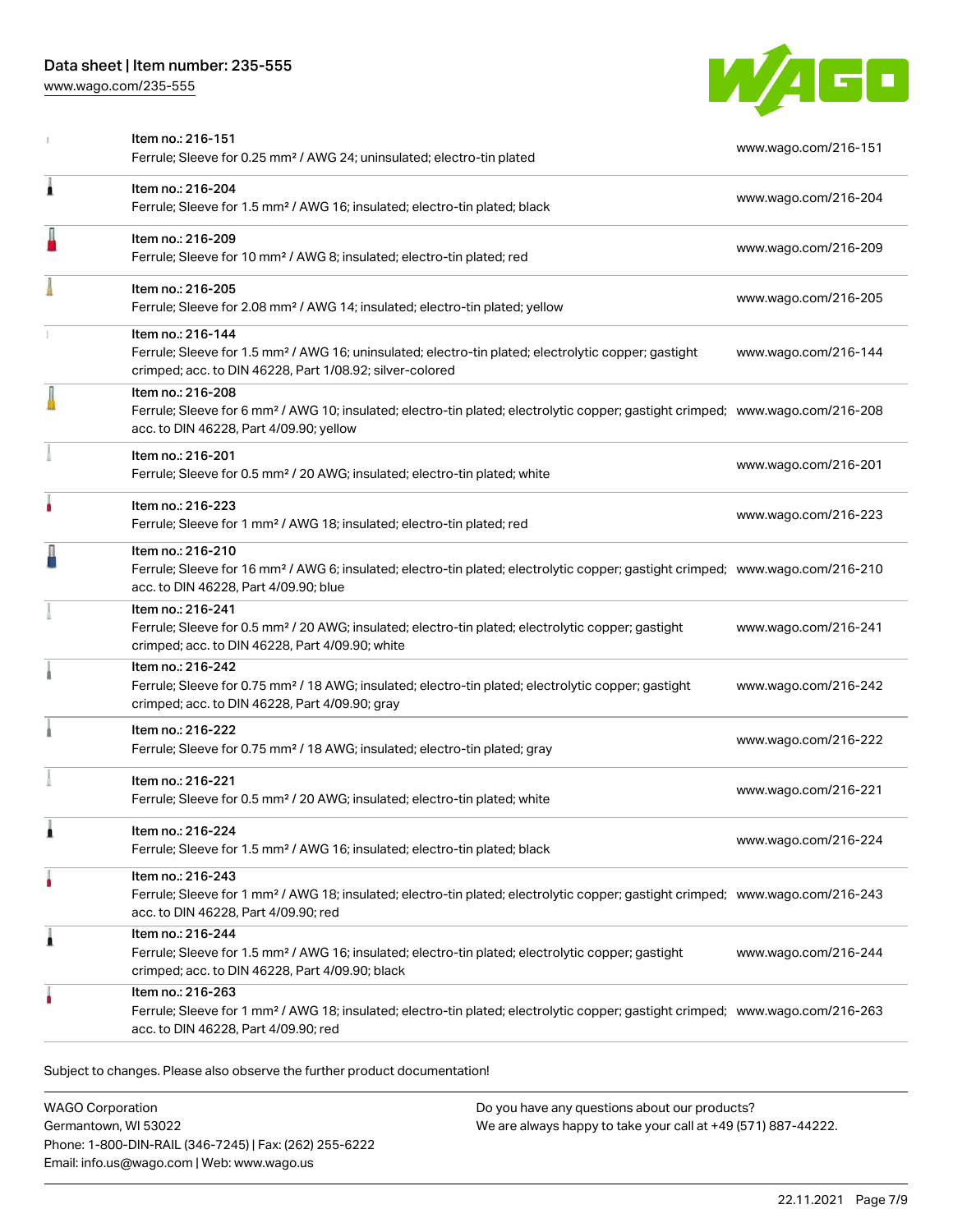[www.wago.com/235-555](http://www.wago.com/235-555)



| Ω                                 | Item no.: 216-246<br>Ferrule; Sleeve for 2.5 mm <sup>2</sup> / AWG 14; insulated; electro-tin plated; electrolytic copper; gastight<br>crimped; acc. to DIN 46228, Part 4/09.90; blue                      |                                                                                                                |                      | www.wago.com/216-246 |  |
|-----------------------------------|------------------------------------------------------------------------------------------------------------------------------------------------------------------------------------------------------------|----------------------------------------------------------------------------------------------------------------|----------------------|----------------------|--|
| Ä                                 | Item no.: 216-266<br>Ferrule; Sleeve for 2.5 mm <sup>2</sup> / AWG 14; insulated; electro-tin plated; electrolytic copper; gastight<br>crimped; acc. to DIN 46228, Part 4/09.90; blue                      |                                                                                                                | www.wago.com/216-266 |                      |  |
| Â                                 | Item no.: 216-264<br>Ferrule; Sleeve for 1.5 mm <sup>2</sup> / AWG 16; insulated; electro-tin plated; electrolytic copper; gastight<br>crimped; acc. to DIN 46228, Part 4/09.90; black                     |                                                                                                                | www.wago.com/216-264 |                      |  |
| Â                                 | Item no.: 216-284<br>crimped; acc. to DIN 46228, Part 4/09.90; black                                                                                                                                       | Ferrule; Sleeve for 1.5 mm <sup>2</sup> / AWG 16; insulated; electro-tin plated; electrolytic copper; gastight |                      | www.wago.com/216-284 |  |
| Å                                 | Item no.: 216-286<br>Ferrule; Sleeve for 2.5 mm <sup>2</sup> / AWG 14; insulated; electro-tin plated; electrolytic copper; gastight<br>crimped; acc. to DIN 46228, Part 4/09.90; blue                      |                                                                                                                | www.wago.com/216-286 |                      |  |
|                                   | Item no.: 216-287<br>Ferrule; Sleeve for 4 mm <sup>2</sup> / AWG 12; insulated; electro-tin plated; electrolytic copper; gastight crimped; www.wago.com/216-287<br>acc. to DIN 46228, Part 4/09.90; gray   |                                                                                                                |                      |                      |  |
|                                   | Item no.: 216-262<br>Ferrule; Sleeve for 0.75 mm <sup>2</sup> / 18 AWG; insulated; electro-tin plated; electrolytic copper; gastight<br>crimped; acc. to DIN 46228, Part 4/09.90; gray                     |                                                                                                                | www.wago.com/216-262 |                      |  |
|                                   | Item no.: 216-288<br>Ferrule; Sleeve for 6 mm <sup>2</sup> / AWG 10; insulated; electro-tin plated; electrolytic copper; gastight crimped; www.wago.com/216-288<br>acc. to DIN 46228, Part 4/09.90; yellow |                                                                                                                |                      |                      |  |
|                                   | Item no.: 216-289<br>Ferrule; Sleeve for 10 mm <sup>2</sup> / AWG 8; insulated; electro-tin plated; electrolytic copper; gastight crimped; www.wago.com/216-289<br>acc. to DIN 46228, Part 4/09.90; red    |                                                                                                                |                      |                      |  |
|                                   | Item no.: 216-301<br>Ferrule; Sleeve for 0.25 mm <sup>2</sup> / AWG 24; insulated; electro-tin plated; yellow                                                                                              |                                                                                                                | www.wago.com/216-301 |                      |  |
|                                   | Item no.: 216-321<br>Ferrule; Sleeve for 0.25 mm <sup>2</sup> / AWG 24; insulated; electro-tin plated; yellow                                                                                              |                                                                                                                | www.wago.com/216-321 |                      |  |
| ì.                                | Item no.: 216-322<br>Ferrule; Sleeve for 0.34 mm <sup>2</sup> / 22 AWG; insulated; electro-tin plated; green                                                                                               |                                                                                                                | www.wago.com/216-322 |                      |  |
|                                   | Item no.: 216-267<br>Ferrule; Sleeve for 4 mm <sup>2</sup> / AWG 12; insulated; electro-tin plated; electrolytic copper; gastight crimped; www.wago.com/216-267<br>acc. to DIN 46228, Part 4/09.90; gray   |                                                                                                                |                      |                      |  |
| i.                                | Item no.: 216-302<br>Ferrule; Sleeve for 0.34 mm <sup>2</sup> / 22 AWG; insulated; electro-tin plated; light turquoise                                                                                     |                                                                                                                | www.wago.com/216-302 |                      |  |
| <b>Downloads</b><br>Documentation |                                                                                                                                                                                                            |                                                                                                                |                      |                      |  |
| <b>Additional Information</b>     |                                                                                                                                                                                                            |                                                                                                                |                      |                      |  |
|                                   | Technical explanations                                                                                                                                                                                     | 2019 Apr 3                                                                                                     | pdf                  | Download             |  |
|                                   | Subject to changes. Please also observe the further product documentation!                                                                                                                                 |                                                                                                                |                      |                      |  |

| <b>WAGO Corporation</b>                                | Do you have any questions about our products?                 |
|--------------------------------------------------------|---------------------------------------------------------------|
| Germantown, WI 53022                                   | We are always happy to take your call at +49 (571) 887-44222. |
| Phone: 1-800-DIN-RAIL (346-7245)   Fax: (262) 255-6222 |                                                               |
| Email: info.us@wago.com   Web: www.wago.us             |                                                               |